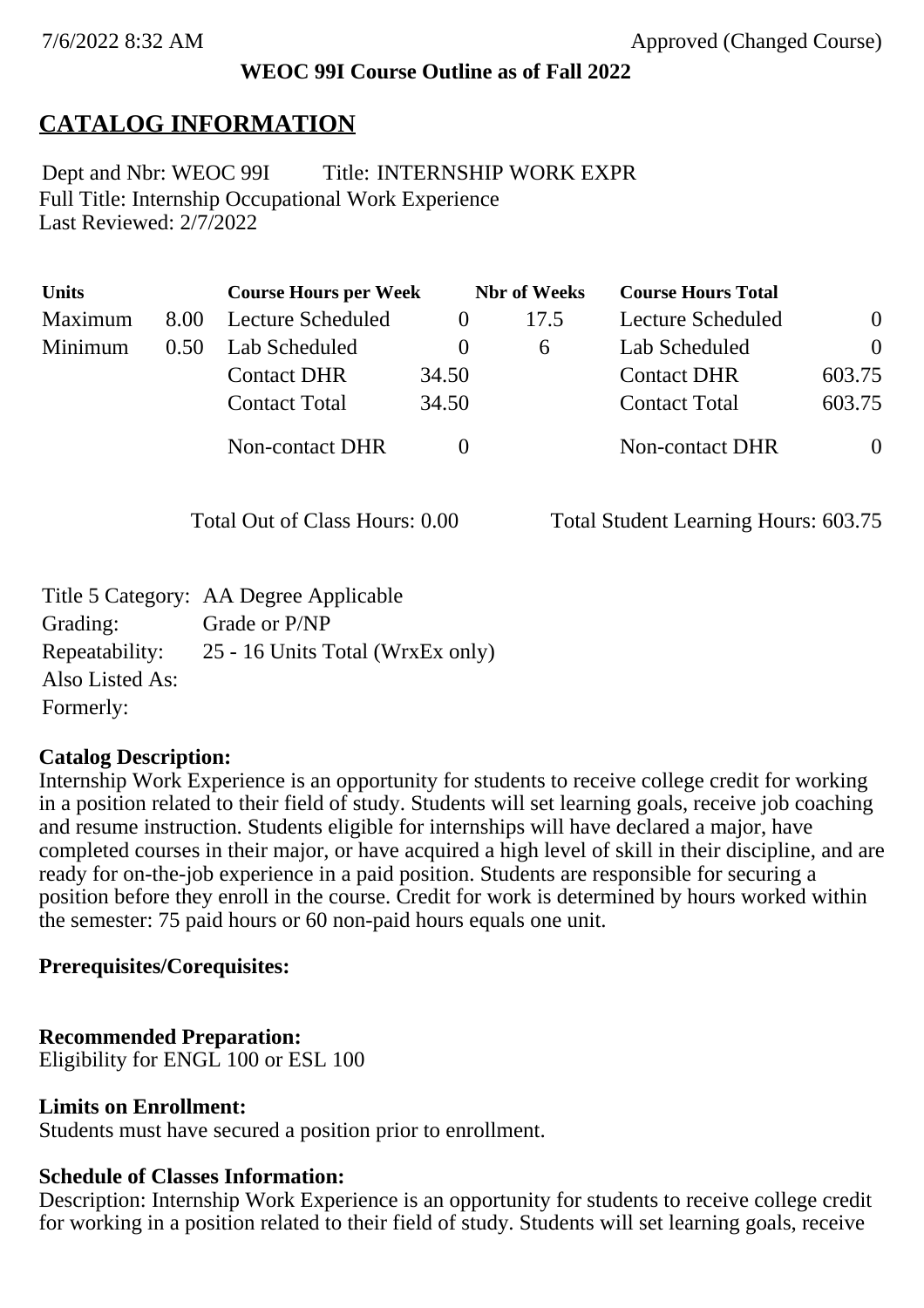job coaching and resume instruction. Students eligible for internships will have declared a major, have completed courses in their major, or have acquired a high level of skill in their discipline, and are ready for on-the-job experience in a paid position. Students are responsible for securing a position before they enroll in the course. Credit for work is determined by hours worked within the semester: 75 paid hours or 60 non-paid hours equals one unit. (Grade or P/NP) Prerequisites/Corequisites: Recommended: Eligibility for ENGL 100 or ESL 100 Limits on Enrollment: Students must have secured a position prior to enrollment. Transfer Credit: CSU; Repeatability: 16 Units Total (WrxEx only)

# **ARTICULATION, MAJOR, and CERTIFICATION INFORMATION:**

| <b>AS Degree:</b><br><b>CSU GE:</b> | Area<br><b>Transfer Area</b> |            |           | Effective:<br>Effective: | Inactive:<br>Inactive: |
|-------------------------------------|------------------------------|------------|-----------|--------------------------|------------------------|
| IGETC:                              | <b>Transfer Area</b>         |            |           | Effective:               | Inactive:              |
| <b>CSU Transfer: Transferable</b>   |                              | Effective: | Fall 1981 | Inactive:                |                        |
| <b>UC</b> Transfer:                 |                              | Effective: |           | Inactive:                |                        |

**CID:**

#### **Certificate/Major Applicable:**

[Both Certificate and Major Applicable](SR_ClassCheck.aspx?CourseKey=WEOC99I)

## **COURSE CONTENT**

#### **Student Learning Outcomes:**

Upon completion of the course, students will be able to:

1. Demonstrate application of discipline-specific skills and knowledge at the employment site

2. Write a resume targeted to their discipline-specific career that includes the new skills acquired in the internship

#### **Objectives:**

In order to achieve these learning outcomes, during the course students will:

1. Develop, achieve, and assess discipline-specific skills and apply them to work-based learning goals

2. Assess discipline-specific classroom learning and apply applicable skills to meet requirements of the employment site

- 3. Assess new skills learned in the internship and apply to a resume
- 4. Keep accurate records of employment

5. Repeating students must demonstrate increased depth and breadth of work skills proficiencies at their worksite with new learning goals

## **Topics and Scope:**

- I. Work-Based Learning Goals
	- A. Self-assessment of strengths
	- B. Measurement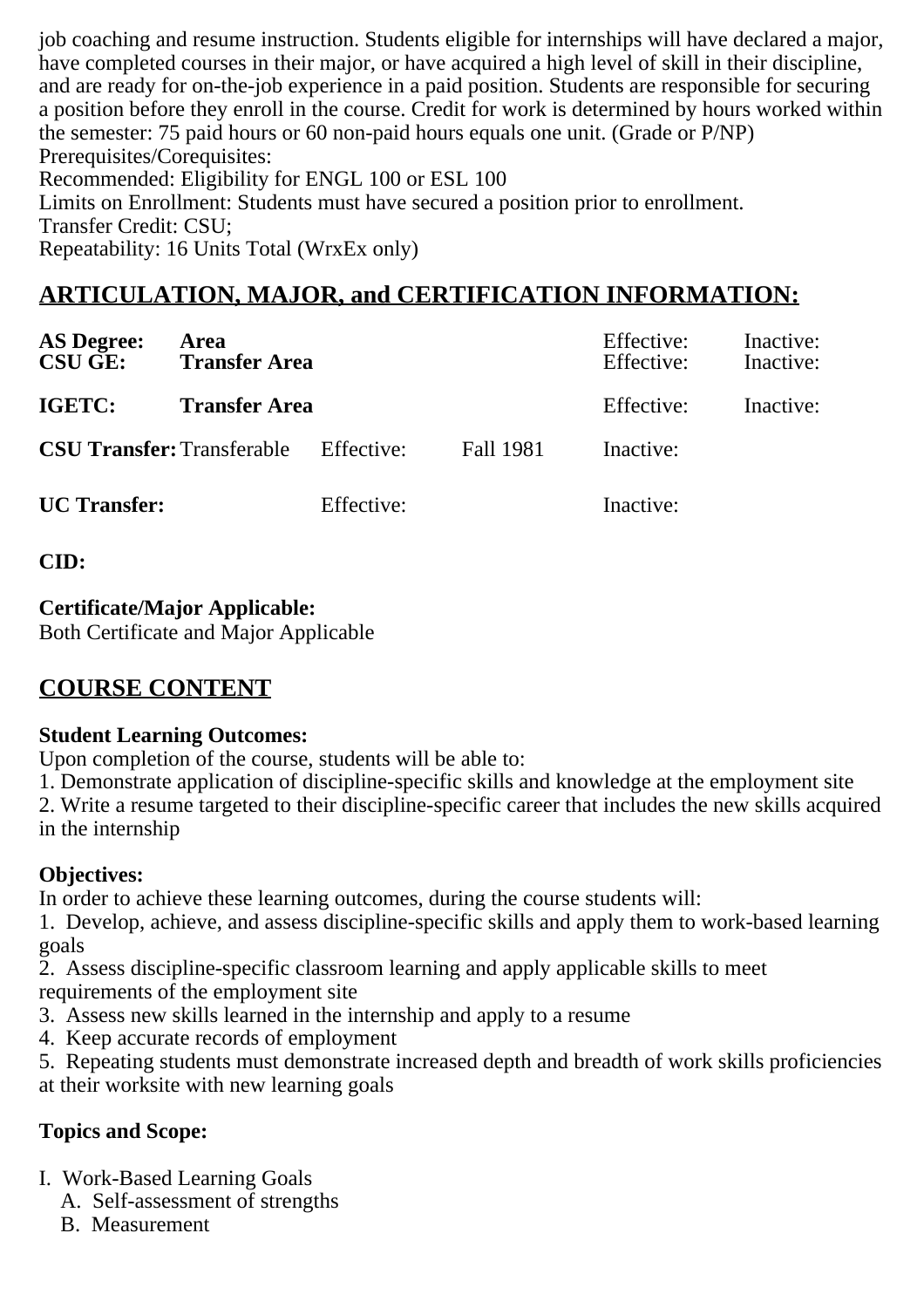- C. Evaluation
- II. Job Site Skills
	- A. Classroom preparation
	- B. Job site requirements
- III. Career Development
- A. Exploration of develop career goals as reflected in internship
- IV. Record Keeping
- V. Repeating Students
	- A. Develop new more complex discipline specific learning goals
	- B. Measure/evaluate work site performance

### **Assignment:**

- 1. Write, complete, and evaluate measureable work-based learning goals
- 2. Select and attend seminars or activities, and/or complete a project
- 3. Develop or revise resume
- 4. Write reflective report (2-3 pages)
- 5. Keep accurate records of hours worked per week
- 6. Meet with instructor and job supervisor as required

7. Repeating students will create new goals that are more complex and at a higher level of competency

### **Methods of Evaluation/Basis of Grade:**

**Writing:** Assessment tools that demonstrate writing skills and/or require students to select, organize and explain ideas in writing.

Reflective report, resume, and learning goals  $R$  and  $\frac{W \text{riting}}{10 - 35\%}$ 

**Problem Solving:** Assessment tools, other than exams, that demonstrate competence in computational or noncomputational problem solving skills.

**Skill Demonstrations:** All skill-based and physical demonstrations used for assessment purposes including skill performance exams.

Field work, completion of goals Skill Demonstrations Skill Demonstrations Skill Demonstrations

**Exams:** All forms of formal testing, other than skill performance exams.

**Other:** Includes any assessment tools that do not logically fit into the above categories.

 $10 - 35\%$ 

None Problem solving and the Problem solving problem solving and the Problem solving problem solving  $0 - 0\%$  $0 - 0\%$ 

40 - 65%

None  $\sum_{0}^{1}$  Exams  $0 - 0\%$